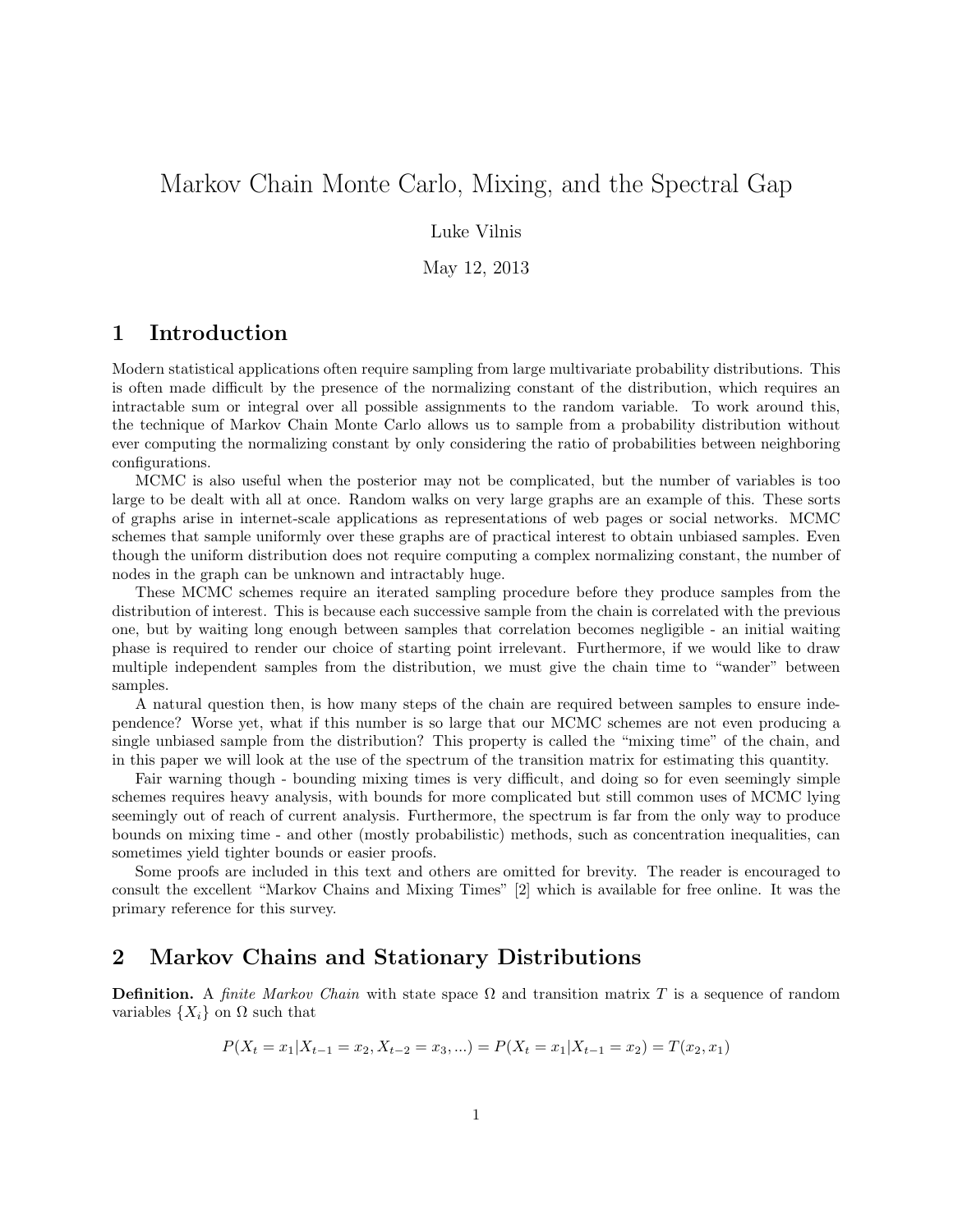That is, the distribution of an  $X_i$  is independent of the history of the chain given the previous value. Furthermore, because of this independence property and the discreteness of the state space, we can completely describe the Markov chain by means of the  $|\Omega| \times |\Omega|$  transition matrix T. For this reason we will often identify the Markov chain with its transition matrix and refer to simply the Markov chain T. Note that this definition implies that each row of  $T$  is a normalized categorical distribution -  $T$  is referred to as a *stochastic matrix*.

**Definition.** An *irreducible* Markov chain is one where for all  $x, y \in \Omega$  there exists a positive integer n such that  $T^{n}(x, y) > 0$  - that is, we can get from any state to any other state with positive probability given the right number of iterations of the chain. Note that the exponent  $n$  can depend on the specific choice of  $x$  and y.

A Markov chain can be thought of as describing a weighted directed graph, where edges between states are weighted according to the transition probability. In this view, irreducibility is the requirement that this graph be connected - any state must be reachable from any other state in a finite number of transitions.

**Definition.** An *aperiodic* Markov chain is one for which there exists a positive integer  $n$  such that for all  $n' \geq n$  we have  $T^{n'}(x, x) > 0$  for all  $x \in \Omega$  - that is, we can return to a state with positive probability given the enough iterations of the chain. This  $n$  need not depend on the specific choice of  $x$  since we can take the max over the state space.

Even if every state is reachable from every other state, it may still only be reachable at time steps that are multiples of some number - for example, take the two-state Markov chain that switches back and forth between states deterministically at each time step. An easy way to ensure aperiodicity is to have a positive chance at remaining at each state - that is, the diagonal of the transition matrix must have positive entries. This guarantees that if we ever reach a state, we have a chance of remaining there an arbitrary number of times and "breaking" the periodicity.

**Proposition 1.** If a Markov chain  $T$  is irreducible and aperiodic, then there exists a positive integer  $r$  such that  $T^{r'}(x, y) > 0$  for all  $x, y \in \Omega$  and all  $r' \geq r$  - note that this differs from the definition of irreducibility because  $r$  may not depend on the specific choice of  $x$  or  $y$ .

*Proof.* By irreducibility, we know that for all  $x, y \in \Omega$  there is some n such that  $T^n(x, y) > 0$ . By aperiodicity, we know there is a m such that for all  $m' > m$ , we have  $P^{m'}(x, x)$ . So we know that  $T^{n+m'}(x, y) > 0$  for all  $m' > m$ , and since we have finite state space we can take the max over all m and n and end up with  $r = \max n + \max m$  and  $T^r(x, y) > 0$  for all  $x, y \in \Omega$ .  $\Box$ 

Since the definitions of irreducibility and aperiodicity refer only to entries of (powers of) the transition matrix T, we can omit Markov chains from the definition entirely and speak directly about aperiodic and irreducible matrices.

Note that this last proposition means that an irreducible and aperiodic matrix is a generalization of a positive matrix - it becomes positive and stays positive after enough iterations.

**Definition.** A probability distribution  $\pi$  is called a *stationary distribution* of the Markov chain with transition matrix T and state space  $\Omega$  if it satisfies

$$
\pi = \pi T
$$

or equivalently,

$$
\pi(y) = \sum_{x \in \Omega} \pi(x) T(x, y)
$$

**Definition** (Detailed balance). A Markov chain T and distribution  $\pi$  are said to obey *detailed balance* if for all  $x, y \in \Omega$ , we have:

$$
\pi(x)T(x,y) = \pi(y)T(y,x)
$$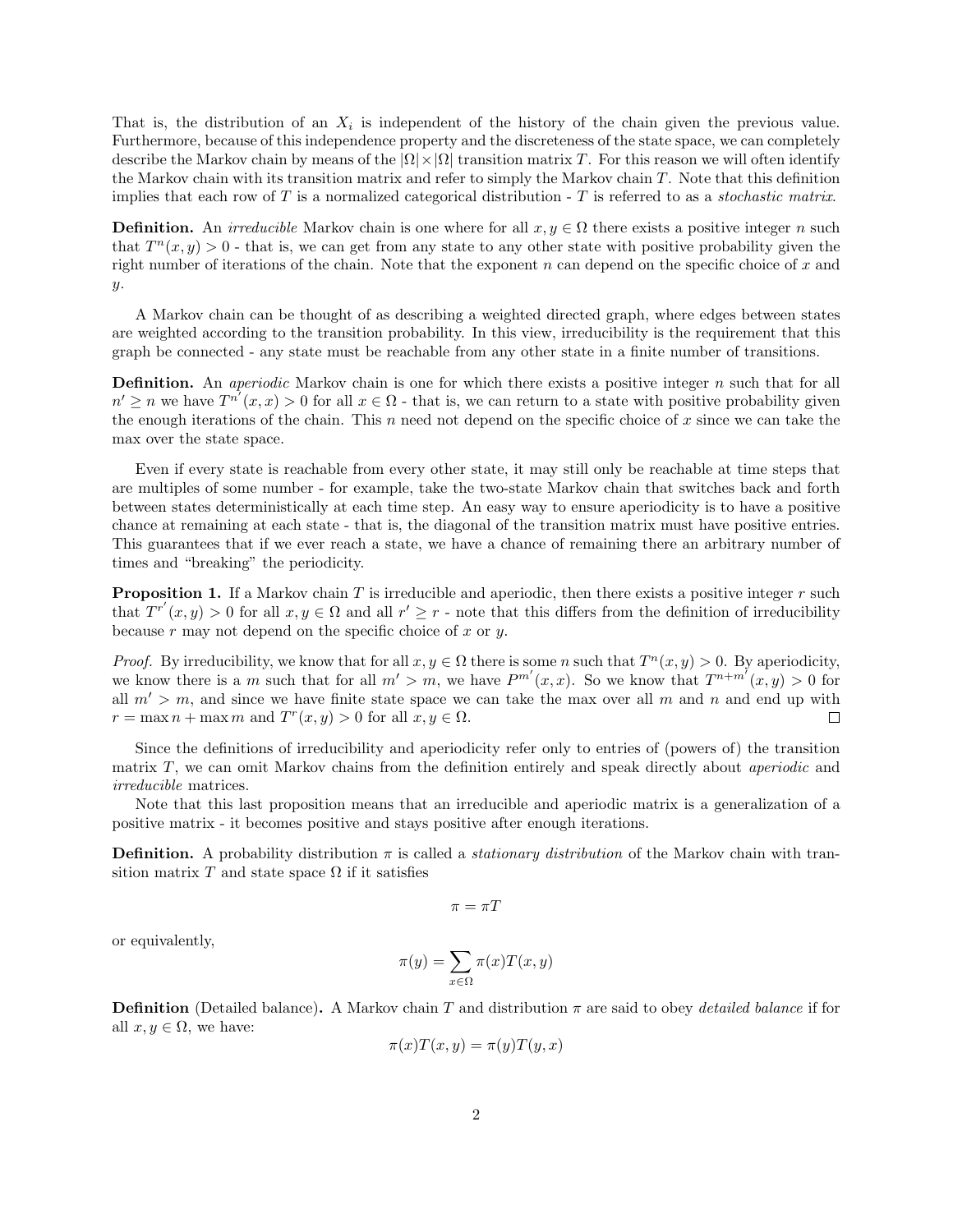**Proposition 2.** If a Markov chain T and distribution  $\pi$  obey detailed balance, then T has stationary distribution  $\pi$ .

*Proof.* If we sum both sides of the equation over all  $y \in \Omega$ , we can see that

$$
\sum_{y \in \Omega} \pi(y) T(y, x) = \sum_{y \in \Omega} \pi(x) T(x, y) = \pi(x)
$$

since rows of T add up to 1. This satisfies the definition of a stationary distribution.

Detailed balance is a somewhat restrictive assumption. By looking at the spectrum of th transition matrix, we can relax this assumption and provide a more general story about existence of and convergence to stationary distributions.

**Definition.** Define the *spectral radius* of a linear operator  $T$  as

$$
R(T) = \sup_{\lambda \in \sigma(T)} |\lambda|
$$

where  $\sigma(T)$  is the spectrum of T.

**Theorem 1** (Perron-Frobenius). Let  $T$  be a linear transformation from a finite dimensional vector space  $V \to V$ . If T is irreducible, aperiodic, and contains all real entries, then  $R(T) = \sigma$  is an eigenvalue with a positive eigenvector, and if  $\mu \neq \sigma$  is an eigenvalue then  $|\mu| < \sigma$ .

Proof. A proof of this can be found in Chapter 9 of [4].

**Proposition 3.** If  $\lambda$  is an eigenvalue of a stochastic matrix,  $|\lambda| \leq 1$ . Further, any stochastic matrix has an eigenvalue  $\lambda = 1$ .

Proof. Note that the spectrum of the transpose is the same as the spectrum of the matrix. Assume there is some eigenvalue  $\lambda$  greater than 1 and we have  $Tx = \lambda x$ . We know that each element of Tx is a convex combination of elements of x since each row of T is normalized and positive. However if  $\lambda > 1$  then at least one element of  $\lambda x$  must have larger modulus than the biggest element of x, which is a contradiction. To see that it always has 1 as an eigenvalue, note that the vector of all 1s is a right eigenvector with eigenvalue 1.  $\Box$ 

**Proposition 4.** An irreducible, aperiodic Markov chain T has a unique stationary distribution  $\pi$  with  $\pi(x) > 0$  for all  $x \in \Omega$ .

Proof. Since the transition matrix is irreducible and aperiodic, we can apply Perron-Frobenius to see that T must have a positive, dominant eigenvalue and associated unique positive left eigenvector,  $\pi$ . Since the matrix has largest eigenvalue 1 and a stationary distribution must be an eigenvector with eigenvalue 1, this  $\Box$ shows uniqueness.

This is a very general result, and is less restrictive than requiring a detailed balance condition - however detailed balance is very easy to check and so when only existence of the stationary distribution must be established, it is still a very useful tool.

#### 3 Convergence

We start by introducing a common linear algebra technique for computing the dominant eigenvector which we will use to show convergence of the Markov chain.

 $\Box$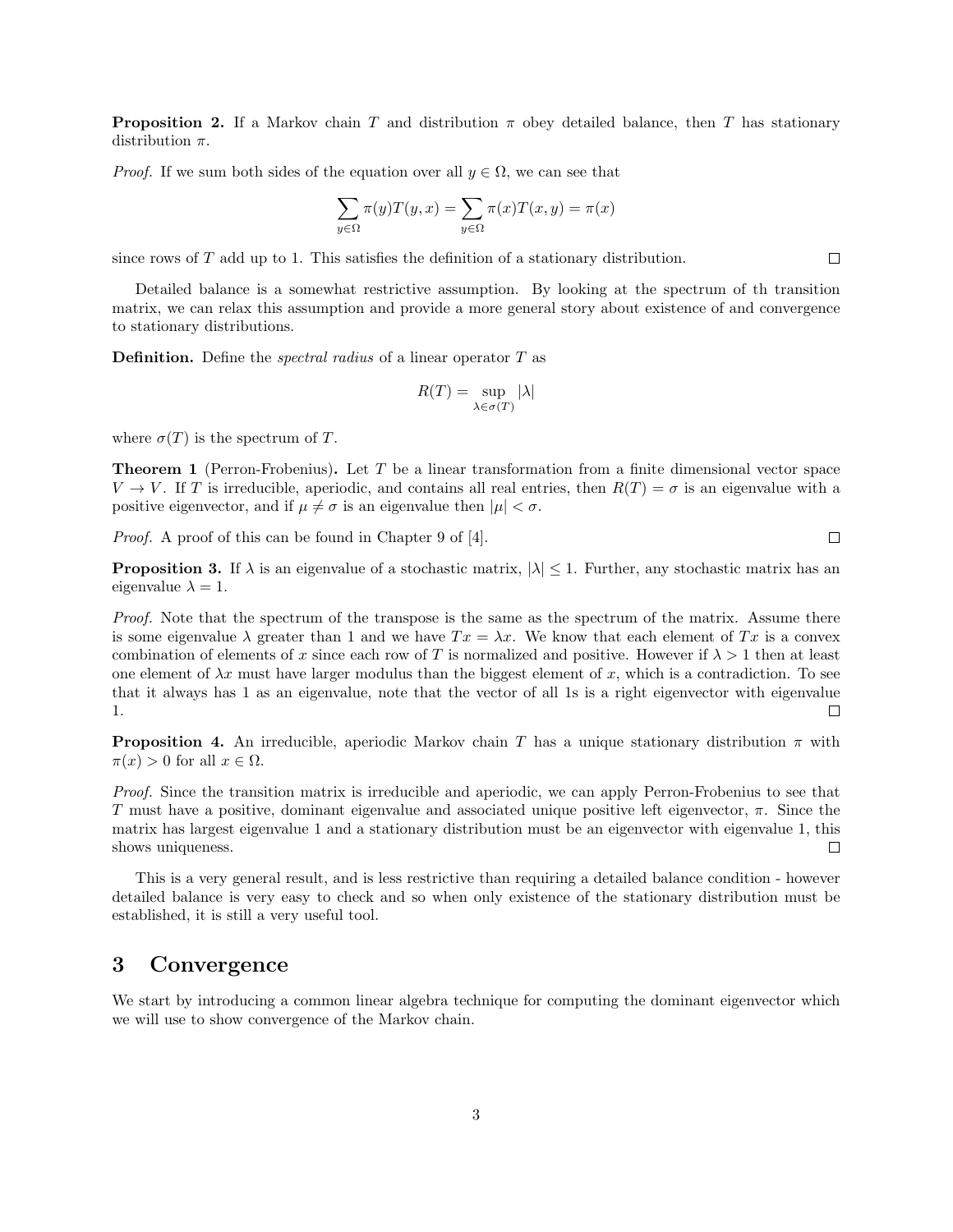**Theorem 2** (Power iteration). Given a matrix A, and a starting vector  $b_0$ , if A has a positive eigenvalue with magnitude greater than all its other eigenvalues, and  $b_0$  is not orthogonal to the eigenvector  $v_1$  corresponding to that eigenvalue, then

$$
\lim_{n \to \infty} \frac{Ab_n}{\|Ab_n\|} = v_1
$$

furthermore, this sequence converges exponentially - that is, for some  $\alpha \in (0,1)$  and  $C > 0$ , we have

$$
||b_n - v_1|| \leq C\alpha^n
$$

Proof. A proof of this can be found in any book on numerical linear algebra such as [5].

**Proposition 5.** An irreducible, aperiodic Markov chain T converges to its stationary distribution  $\pi$  - that is, for all  $z \in \Omega$ ,

$$
\lim_{n \to \infty} T^n(z, \cdot) = \pi
$$

and specifically, this convergence is exponential, that is for some  $\alpha \in (0,1), C > 0$ :

$$
\max_{z \in \Omega} \|T^n(z, \cdot) - \pi\| \le C\alpha^n
$$

where  $\|\cdot\|$  is some norm on  $\mathbb{R}^{|\Omega|}$ .

Proof. By Perron-Frobenius, our irreducible and aperiodic transition matrix meets the conditions required of the matrix for convergence of power iteration, which occurs at an exponential rate.

The max over  $z \in \Omega$  represents the starting vector  $b_0$  (a deterministic initial state), which is guaranteed not to be orthogonal to  $\pi$  since it has nonnegative entries, meeting the conditions for power iteration.

#### 4 Mixing and the spectral gap

Mixing is the property of a Markov chain converging to its stationary distribution. Related properties, like *ergodicity* (roughly, the equivalence between averages over time and averages over the state space in a Markov chain), also fall under the umbrella of mixing but we will not address them.

We showed convergence using the regular  $l^2$  norm on the vector space in the previous section (and indeed by equivalence of norms on finite dimensional vector spaces, that convergence result is unaffected by the choice of norm). But we might want to use a norm more suited to probability distributions. The total variation distance (and associated norm) is a common choice:

**Definition** (Total variation distance). Define the *total variation distance* between two discrete probability distributions as

$$
\|\pi - \mu\|_{TV} = \sum_{x \in \Omega} |\pi(x) - \mu(x)|
$$

And we can define the maximal distance  $d(t)$  of T from  $\pi$  at time t as

$$
d(t) = \max_{x \in \Omega} \|T^t(x, \cdot) - \pi\|_{TV}
$$

**Definition** (Mixing time). Define the *mixing time*  $t_{mix}$  as

$$
t_{mix}(\epsilon) = \min_{d(t) \le \epsilon} t
$$

Remember that we earlier calculated an exponential rate of convergence for mixing. However it was not clear the base of the exponent was. Since our fixed-point iteration is towards the dominant eigenvector, it makes sense that this rate be proportional to the eigenvalue of the second-most dominant eigenvector - a measure of how much the chain "pulls toward" the stationary distribution.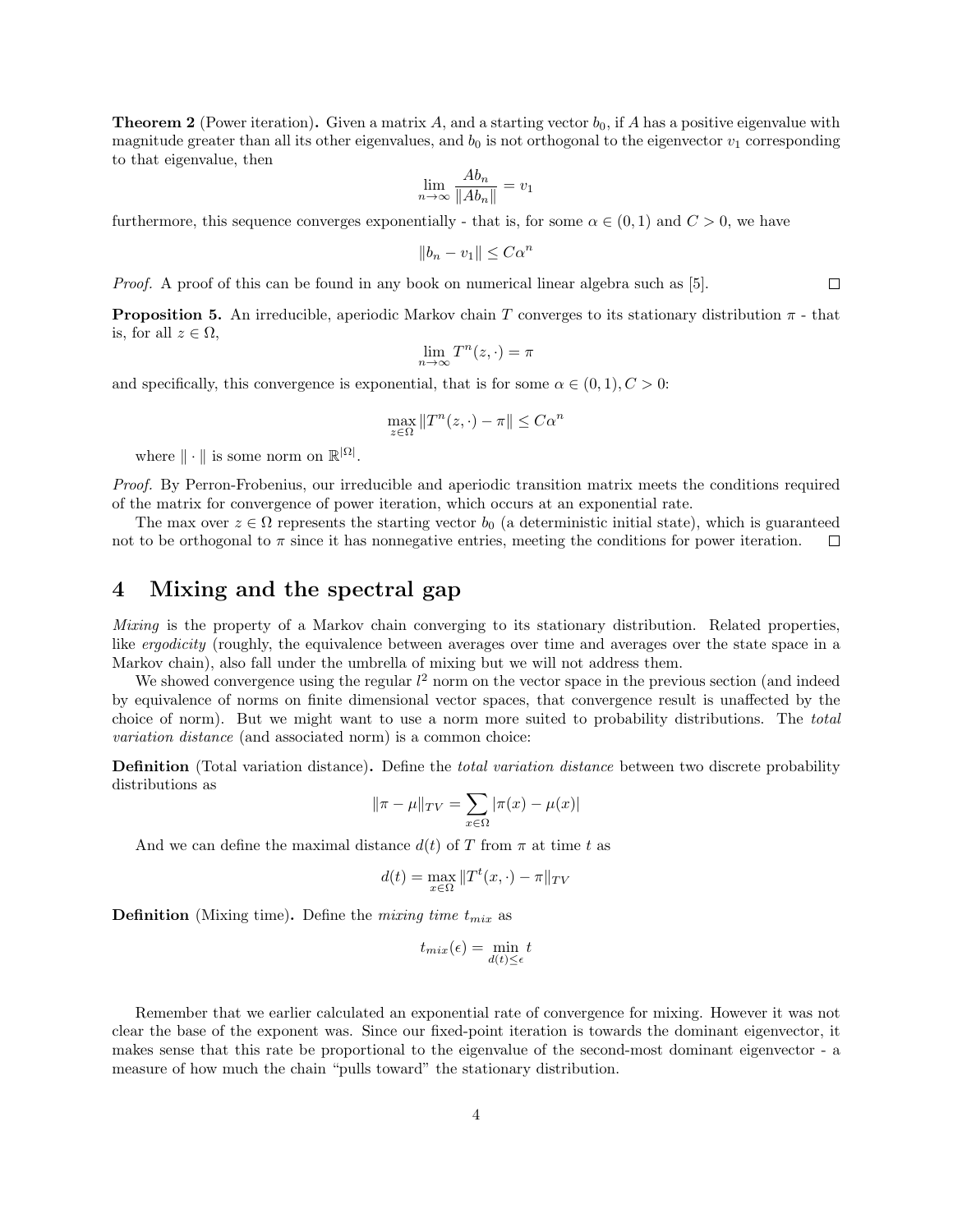**Definition** (Spectral gap). Let  $\lambda_1$  be the leading eigenvalue of the reversible transition matrix T, and  $\sigma(T)$ be its spectrum. Define the spectral gap as

$$
\gamma = \sup_{\lambda \in \sigma(T), \lambda \neq \lambda_1} 1 - |\lambda|
$$

To see an example of this in action, consider the Markov chain with uniform transition probability from any state to any other state. Then the transition matrix  $T$  will have rank 1, with a single eigenvector of all 1's and the spectral gap will be maximized. This is the fastest possible mixing Markov chain as every step is completely independent from every other step.

We can use the spectral gap  $\gamma$  to bound mixing time. Let  $t_{rel} = \frac{1}{\gamma}$ 

**Theorem 3.** If T is an irreducible, aperiodic, reversible Markov chain, and  $\pi_{min} = \min_{x \in \Omega} \pi(x)$ , then

$$
t_{mix}(\epsilon) \le \log(\frac{1}{\epsilon \pi_{min}}) t_{rel}
$$

$$
t_{mix}(\epsilon) \ge (t_{rel} - 1) \log(\frac{1}{2\epsilon})
$$

Proof. These bounds are proved as theorems 12.3 and 12.4 in [2].

It bears repeating that the spectral gap is often not the best tool by which to prove mixing results, and probabilistic techinques such as the Markov inequality can give tighter bounds. However the relationship between the spectral gap and mixing is of intrinsic interest.

## 5 Markov Chain Monte Carlo

As promised in the introduction, we can use the machinery of Markov chains to devise schemes for sampling from complex probability distributions.

**Definition** (Metropolis chain). Given a distribution of interest  $\pi$  and transition matrix A, define the Metropolis chain to be the Markov chain corresponding to the following transition matrix:

$$
T(x,y) = \begin{cases} A(x,y)(1 \wedge \frac{\pi(y)A(y,x)}{\pi(x)A(x,y)}) & \text{if } y \neq x \\ 1 - \sum_{z,z \neq x} T(x,z) & \text{if } y = x \end{cases}
$$

**Proposition 6.** The Metropolis chain has the stationary distribution  $\pi$ .

*Proof.* It is easy to check that detailed balance holds for T and  $\pi$ .

 $\Box$ 

The transition matrix A defines at each state a proposal distribution, and the Metropolis chain can be thought of as accepting or rejecting proposed moves in such a way as to reach the stationary distribution of interest.

Further restrictions are required to show that the Metropolis chain is irreducible and aperiodic. However, our discussion of these properties from earlier gives the guideline that our chain should be able to reach a state from any other state, and should have a positive probability of remaining in the same state, and this will suffice.

Irreducibility is the particularly difficult condition to prove, because it is not clear if making the local moves described in a Metropolis chain can get you from any state to any other state - so we can not in general be sure that we will converge to our stationary distribution. This generally depends on the problem structure and the proposal chain.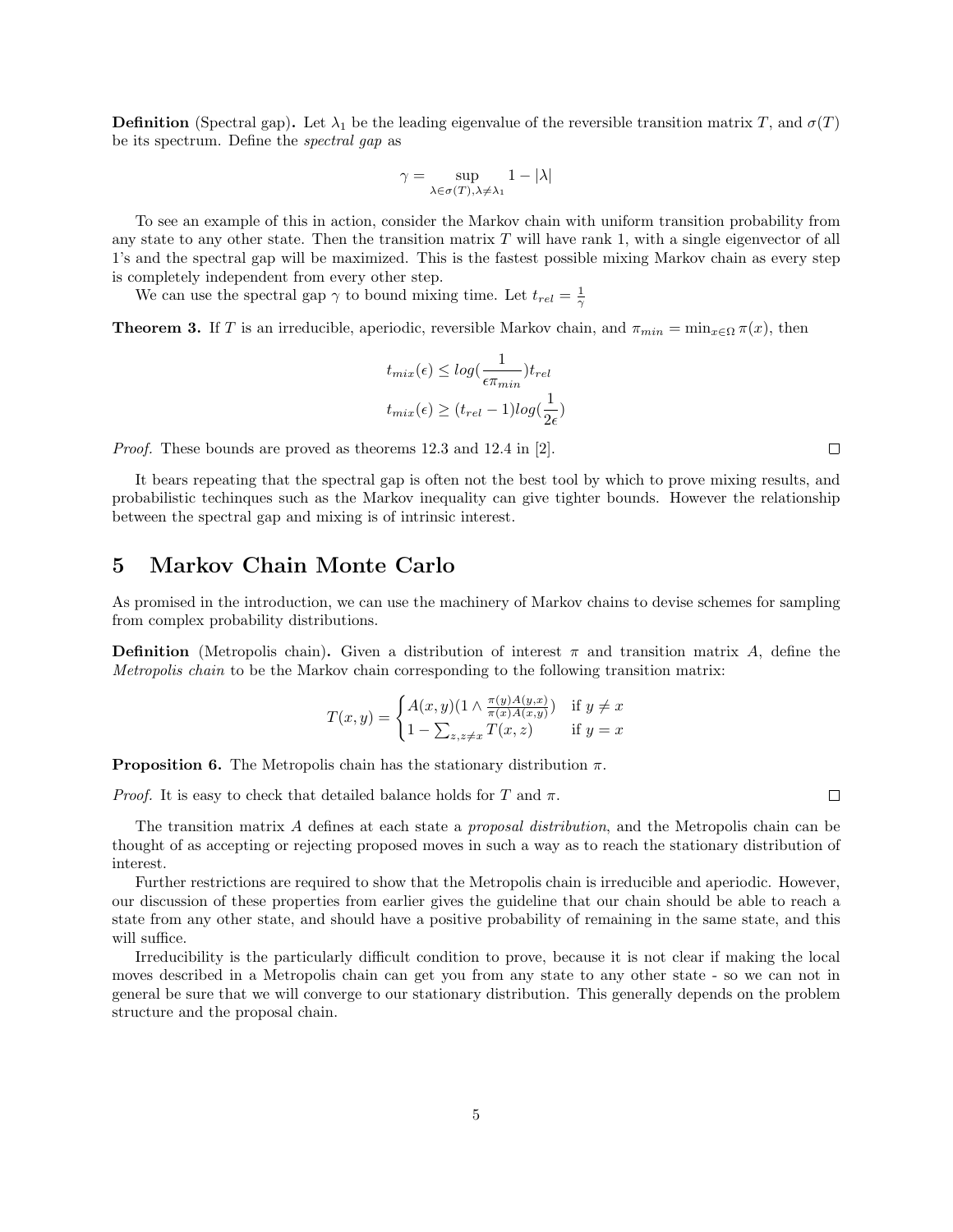#### 6 Random walks on graphs

MCMC can be used to devise a scheme for sampling uniformly from a graph using only local information at each vertex - even when the complete structure of the graph is unknown. Naive random breadth-first search is biased - it visits each node proportional to its degree.

If we desire to sample uniformly from a graph, than  $\pi$  is the uniform distribution. Our proposal distribution A can move uniformly from a vertex to any of its adjacent vertices, so we have  $A(i, j) = 1/d_i$  where  $d_i$  is the degree of vertex i and we have an edge  $(i, j)$ . We can write the Metropolis chain (where E is the set of edges) as:

$$
T(x,y) = \begin{cases} \frac{1}{d_y} \wedge \frac{1}{d_x} & \text{if } y \neq x, (i,j) \in E \\ 1 - \sum_{z,z \neq x} T(x,z) & \text{if } y = x \\ 0 & \text{if } (i,j) \not\in E \end{cases}
$$

This is interesting because using only local degree information we can generate a chain that samples uniformly over the whole graph.

However, the Metropolis chain empirically mixes very slow. What if we wanted to generate a faster mixing random walk on a graph? [1] take the following interesting approach to the problem, even though it is mostly impractical because frequently in applications the graph structure will not be totally known and the size will be extremely large.

Let  $\mu(T) = 1 - \lambda^*$  be modulus of the second-largest eigenvalue.

minimize 
$$
\mu(T) = ||T - (1/n)\mathbf{1}\mathbf{1}^\top||_2
$$
  
subject to  $T \ge 0, T\mathbf{1} = \mathbf{1}, T = T^\top$   
 $T_i j = 0, (i, j) \notin \mathcal{E}$ 

This is a convex optimization problem and can be solved with for example, the projected subgradient method. This approach can scale to hundreds of thousands of edges, so one could imagine some applications where this could be used as a fast way to (perhaps) optimize message passing. It is also a nice example of the power of the spectral approach - convexity is a very nice property in an optimization problem as we are guaranteed to get the largest spectral gap possible subject to those constraints.

## 7 Graph coloring

Graph coloring is a hard combinatorial problem for which we can devise an MCMC scheme. A proper qcoloring is an assignment of a one of q colors to each vertex of the graph in such a way that no two adjacent nodes share the same color. Our posterior distribution of interest is the uniform distribution over all proper  $q$ -colorings of the graph  $G$ .

To sample from this distribution, we can use the following MCMC chain: pick a vertex v uniformly at random, and a color q uniformly at random. If this color q is valid for v, we change the color of v, otherwise we make no change.

Note that while this MCMC chain has the right stationary distribution, it is far from clear that it is irreducible and convergent to that stationary distribution - in fact, it is easy to devise counterexample graphs and starting states that can not reach a proper coloring by means of these local moves in the general case.

This MCMC chain implicit defines a massive transition matrix of size  $q^n \times q^n$  between all possible colorings. Now we can show how to get a bound on its spectral gap, which is pretty exciting. We have to introduce some new tools to tackle this problem.

**Definition** (Coupling). A coupling of two probability distributions  $\mu$  and  $\nu$  is a pair of random variables X and Y such that  $P(X = x) = \mu(x)$  and  $P(Y = y) = \nu(y)$ .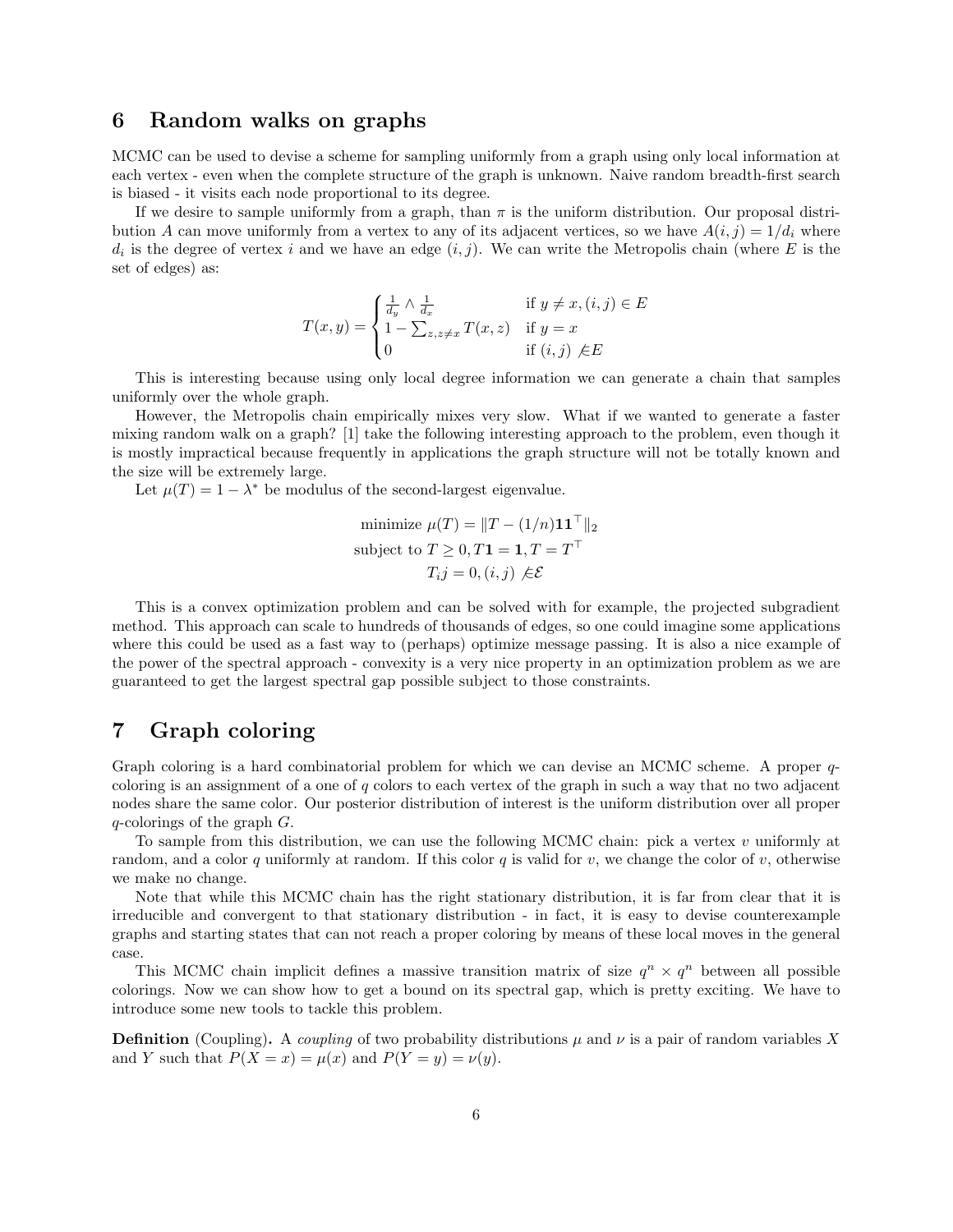**Definition** (Grand Coupling). A grand coupling is a collection of random variables indexed by  $x \in \Omega$  and  $t \geq 0$ ,  $\{X_t^x\}$ . For all  $x \in \Omega$ , the sequence  $\{X_t^x\}_{t=0}^\infty$  is a Markov chain starting at x with transition matrix T.

Define a grand coupling for the graph coloring Metropolis chain: at each move, generate a vertex and color pair  $(v, q)$  uniformly at random, just as in the single chain case. However, for each element of the grand coupling, we propose the same pair  $(v, q)$ . Our grand coupling is indexed by every member  $x \in \Omega$ , that is, every possible coloring (proper or not) of the graph.

**Definition** (Hamming distance). For two colorings x and y, define the *Hamming distance* 

$$
\rho(x,y) = \sum_{v \in V} \mathbf{1}_{x(v) \neq y(v)}
$$

that is, the number of vertices where the two colorings disagree.  $\rho$  is a metric on  $\Omega$ .

First we need a lemma establishing a form of contraction for our grand coupling.

**Lemma 1.** Let  $\Delta$  be the maximum degree of the graph and  $c_{met}(\Delta, q) = 1 - (3\Delta/q)$ . If  $q > 3\Delta$ , and  $\rho(x,y) = 1$  then

$$
E(\rho(X_1^x, X_1^y)) \le (1 - \frac{c_{met}(\Delta, q)}{n})\rho(x, y)
$$

*Proof.* Let  $v_0$  be the vertex at which the two chains disagree, and N be the set of colors used by the neighbors. After updating the two chains, the Hamming distance will be 0 only if we select  $v_0$ , and the proposed color is not used by any of the neighboring vertices. This happens with probability

$$
P(\rho(X_1^x,X_1^y)=0)=(\frac{1}{n})(\frac{q-|\mathcal{N}|}{q})\geq \frac{q-\Delta}{nq}
$$

In order for the Hamming distance after the move to be 2, we examine two cases:

- If some vertex w which is a neighbor of  $v_0$  is picked, note that the set of colorings used by the adjacent vertices excluding  $v_0$  is the same for x and y.
- If  $x(v_0)$  and  $y(v_0)$  do not belong to this set of colors, and we propose  $x(v_0)$  as a new color for w, then  $y$  will accept and  $x$  will not accept.
- Likewise, if we propose  $y(v_0)$ , then x will accept and y will not.

In any other case our Hamming distance will be less than 2 after the move. So we have

$$
P(\rho(X_1^x, X^y)) \le (\frac{\Delta}{n})(\frac{2}{q})
$$

Combining these two bounds, we have

$$
E(\rho(X_1^x, X_1^y) - 1) \le \frac{2\Delta}{nq} - \frac{q - \Delta}{nq} = \frac{3\Delta - q}{nq}
$$

$$
E(\rho(X_1^x, X_1^y) - 1) \le 1 - \frac{q - 3\Delta}{nq}
$$

and since  $q > 3\Delta$  and  $c_m et(\Delta, q) = 1 - (3\Delta/q) > 0$  we have

$$
E(\rho(X_1^x, X_1^y)) \le 1 - \frac{c_{met}(\Delta, q)}{n} < 1
$$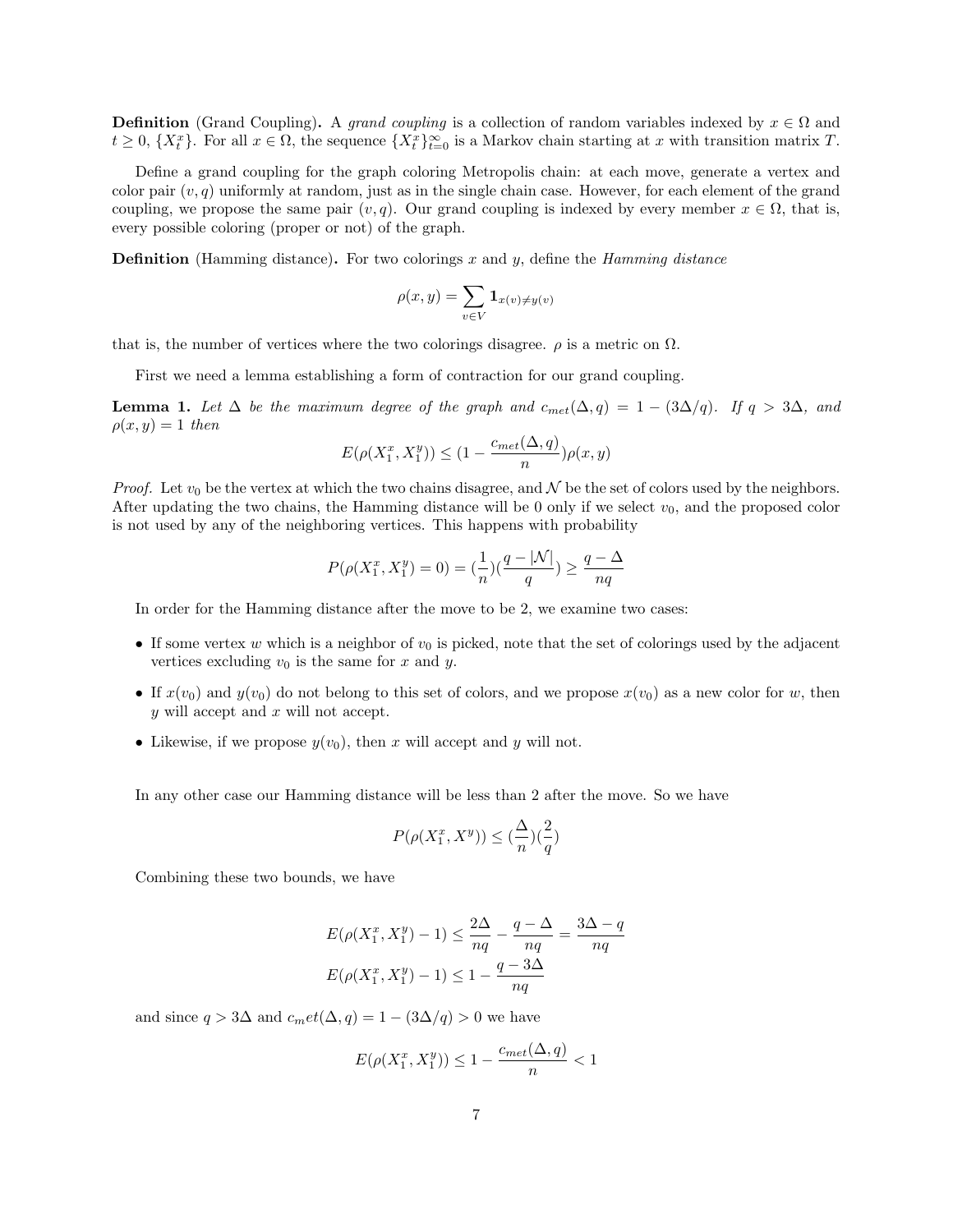This handles the case when  $\rho(x, y) = 1$ .

Now for the general case when  $\rho(x, y) = r$ . There is a series of r (possibly improper) colorings,  $x_0...x_r$ such that  $x_0 = x$  and  $x_r = y$  and  $\rho(x_k, x_{k-1}) = 1$  (changing each disagreeing vertex sequentially). We can apply the bound above to each pair of colorings  $(x_k, x_{k-1})$ , and by the triangle inequality for  $\rho$  and linearity of expectation we have

$$
E(\rho(X_1^x, X_1^y)) \le \sum_{k=1}^r E(\rho(X_1^{x_k}, X_1^{x_{k-1}})) \le \rho(x, y)(1 - \frac{c_{met}(\Delta, q)}{n})
$$

 $\Box$ 

 $\Box$ 

as required.

Now that we have established this contraction property of our chain, the following theorem gives us a lower bound on the spectral gap:

**Theorem 4** (M. F. Chen (1998)).  $\Omega$  is a finite metric space with metric  $\rho$ , T is a Markov chain. If we have a constant  $\theta < 1$  and a coupling  $(X_1, Y_1)$  of  $T(x, \cdot)$  and  $T(y, \cdot)$  for each  $x, y \in \Omega$  with

$$
E(\rho(X_1, Y_1)) \le \theta \rho(x, y)
$$

then  $\theta \ge |\lambda|$  for all eigenvalues  $\lambda \ne 1$ .

*Proof.* For any function  $f$ , we have

$$
|Tf(x) - Tf(y)| = |E(f(X_1) - f(Y_1))| \le E(|f(X_1) - f(Y_1)|)
$$

Since  $\Omega$  is finite, we can define a Lipschitz constant  $L_f$  using the metric  $\rho$  in the usual way. Then by the hypothesis we have

$$
|Tf(x) - Tf(y)| \le L_f E(\rho(X_1, Y_1)) \le \theta L_f \rho(x, y)
$$

So  $L_{Tf} \leq \theta L_f$ . Combining these things and taking some eigenvector  $\varphi$  with eigenvalue  $\lambda \neq 1$ , we have

$$
|\lambda|L_{\varphi} = L_{\lambda\varphi} = L_{T\varphi} \leq \theta L_{\varphi}
$$

so  $|\lambda| \leq \theta$  as required.

Now that we have this bound on the spectral gap, we can go back to our lemma we proved for graph coloring. This is not the tightest bound we can get for this graph coloring scheme - there is a probabilistic argument that can improve on this bound by removing the dependence on the number of proper colorings.

**Proposition 7.** If  $q > 3\Delta$ , where  $\Delta$  is the maximum degree of the graph, then the Metropolis chain defined for random graph coloring has absolute spectral gap

$$
\gamma^* \geq \frac{1}{3n\Delta}
$$

Furthermore, this gives an upper bound on the mixing time

$$
t_{mix}(\epsilon) \leq \log(\frac{p}{\epsilon}) 3n\Delta
$$

(where  $1/\pi_{min} = p$  is the number of proper colorings of the graph).

Proof. Our contraction on the grand coupling from before gave us:

$$
E(\rho(X, Y)) \le (1 - \frac{1}{3n\Delta})\rho(x, y)
$$

This satisfies the contraction assumptions of the previous theorem, so we have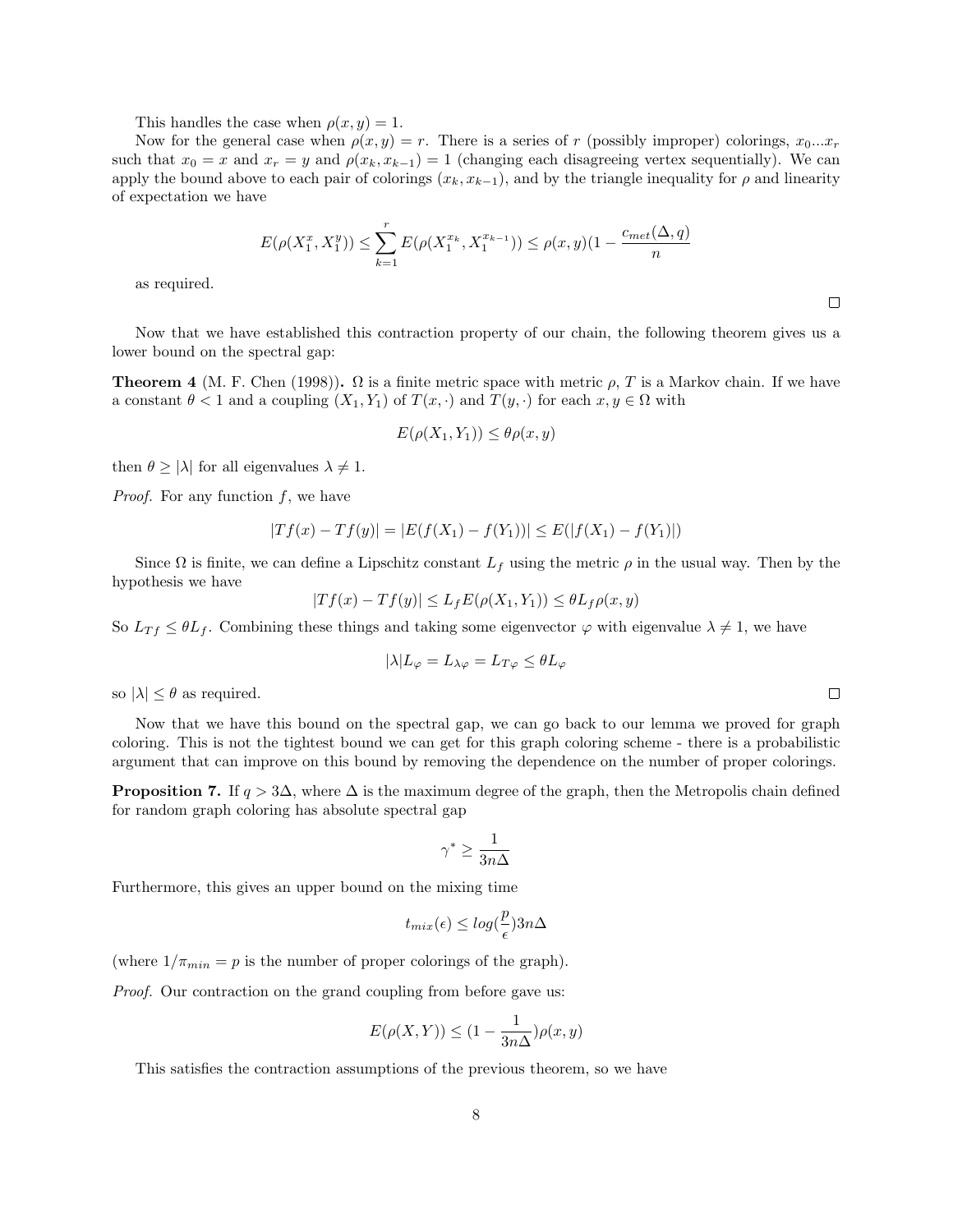$$
\gamma^*\geq \theta=\frac{1}{3n\Delta}
$$

The bound on the mixing time comes from the theorem relating spectral gap and mixing time from earlier. П

So we can use coupling and the spectral gap to derive an upper bound on mixing time for graph coloring. Of course our restriction that the number of colors be more than 3 times the maximum node degree is extremely restrictive, as many graphs can be colored with far fewer colors than the maximum (or even minimum) node degree. This should give the reader some appreciation for how difficult it is to derive these sorts of bounds.

## 8 A few more interesting things

Before concluding this survey, we will introduce a new property of the chain relating to mixing, called the bottleneck ratio, and show how it relates to the two properties we've defined so far, the mixing time and the spectral gap. The interplay between these three quantities and the topology of the graph structure induced by the chain is very appealing.

Definition (Bottleneck ratio). A bottleneck in the state space of a Markov chain is a consequence of the fact that in many chains, some states can only be reached from other states by way of some restricted set of states. If there are many such states that require passing through a restricted set of states to reach each other, we call this restricted set of states a bottleneck.

Given a Markov chain T with stationary distribution  $\pi$ , define the *edge measure Q*:

$$
Q(x, y) = \pi(x)T(x, y)
$$

$$
Q(A, B) = \sum_{x \in A, y \in B} Q(x, y)
$$

Q(x, y) = π(x)T(x, y)

Define the *bottleneck ratio*  $\Phi(S)$  of a set  $S \in \Omega$  and  $\Phi_*$  of the whole chain as

$$
\Phi(S) = \frac{Q(S, S^C)}{\pi(S)}
$$

$$
\Phi_* = \min_{S, \pi(S) \le \frac{1}{2}} \Phi(S)
$$

Theorem 5.

 $t_{mix}(\epsilon) \geq \frac{1-2\epsilon}{2\delta}$ 2Φ<sup>∗</sup>

Proof. This is proved as theorem 7.3 in [2].

The bottleneck ratio is related to the Cheeger constant of a manifold in differential geometry. The Cheeger constant of a compact Riemannian manifold is the ratio between the volume of the manifold and the area of the smallest hypersurface that divides the manifold in half - the similarity between this and a "bottleneck" is obvious. The Cheeger inequality relates this constant to the second eigenvalue of the Laplacian operator on the manifold, which is similar to the transition matrix of a Markov chain in that it is related to the behavior of a random walk on the manifold (as well as heat diffusion).

The following inequalities are related to the Cheeger inequality:

Theorem 6 (Jerrum and Sinclair (1989)).

$$
\frac{\Phi_*^2}{2}\leq \gamma \leq 2\Phi_*
$$